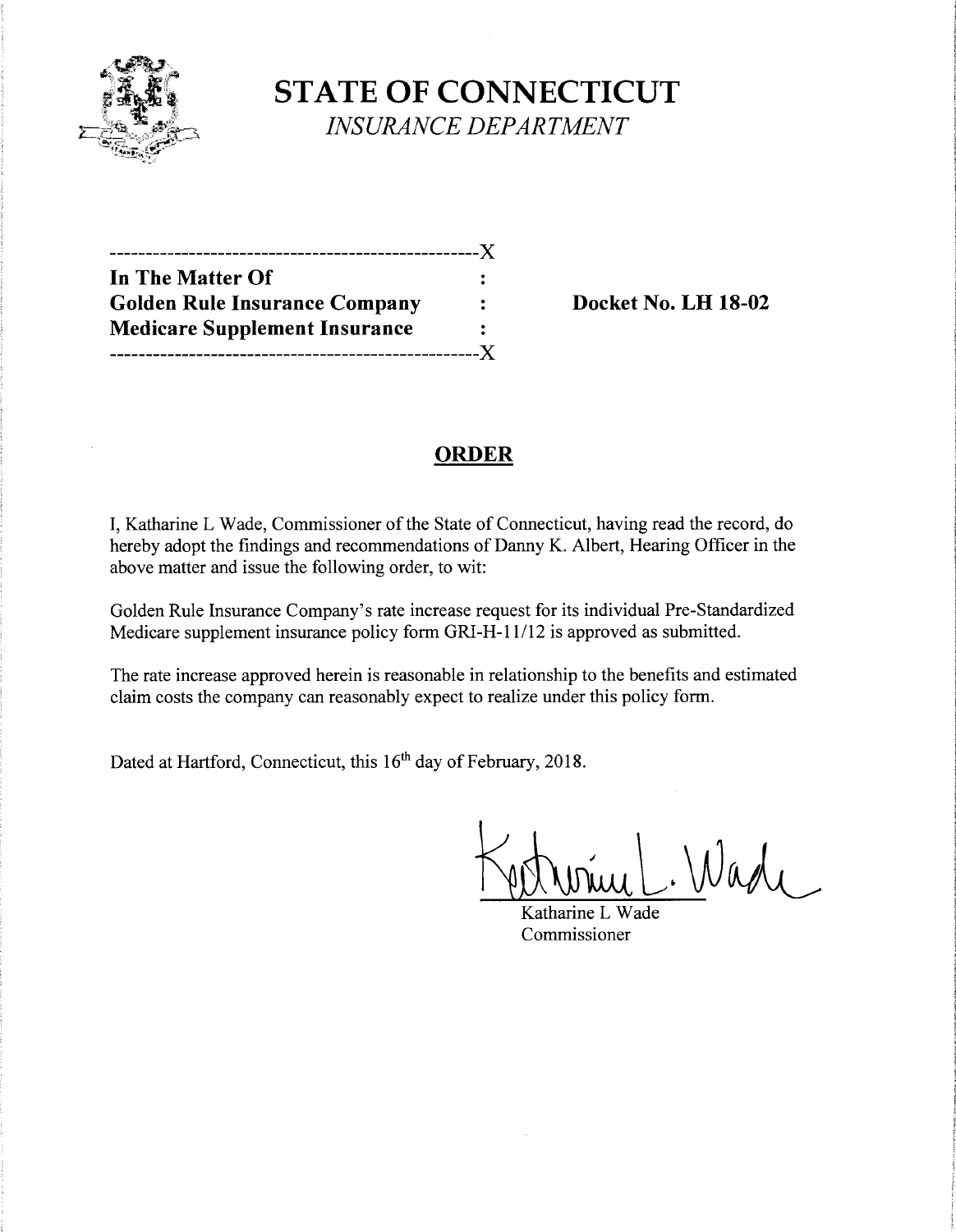

# **STATE OF CONNECTICUT** *INSURANCE DEPARTMENT*

---------------------------------------------------)( **In The Matter Of**  Golden Rule Insurance Company : Docket No. LH 18-02 **Medicare Supplement Insurance**  ---------------------------------------------------)(

#### **PROPOSED FINAL DECISION**

#### **I. INTRODUCTION**

The Insurance Commissioner of the State of Connecticut is empowered to review rates charged for individual and group Medicare supplement policies sold to any resident of this State who is eligible for Medicare. The source for this regulatory authority is contained in Chapter 700c and Section 38a-495a of the Connecticut General Statutes.

After due notice, a hearing was held at the Insurance Department in Hartford, CT on Thursday, February 1, 2018, to consider whether or not the rate increase requested by Golden Rule Insurance Company on its Medicare supplement insurance business should be approved.

No members from the general public attended the hearing.

Two company representatives from Golden Rule Insurance Company listened to the hearing via speaker phone.

The hearing was conducted in accordance with the requirements of Section 38a-474, Connecticut General Statutes, the Uniform Administrative Procedures Act, Chapter 54 of Section 38a-8-1 et seq. of the Regulations of Connecticut State Agencies.

A Medicare supplement policy is a private health insurance policy sold on an individual or group basis, which provides benefits that are additional to the benefits provided by Medicare. For many years Medicare supplement policies have been highly regulated under both state and federal law to protect the interests of persons eligible for Medicare who depend on these policies to provide additional coverage for the costs of health care.

Effective December 1, 2005, Connecticut amended its program of standardized Medicare supplement policies in accordance with Section 38a-496a of the Connecticut General Statutes, and Sections 38a-495a-1 through 38a-495a-21 of the Regulations of Connecticut Agencies. This program, which conforms to federal requirements, provides a "core" package of benefits known as Plan A. Insurers may also offer any one or more of eleven other plans (Plans B through N).

Effective January 1, 2006, in accordance with Section 38a-495c of the Connecticut General Statutes (as amended by Public Act 05-20) premiums for all Medicare supplement policies in the state must use community rating. Rates for Plans A through N must be computed without regard to age, gender, previous claims history or the medical condition of any person covered by a Medicare supplement policy or certificate.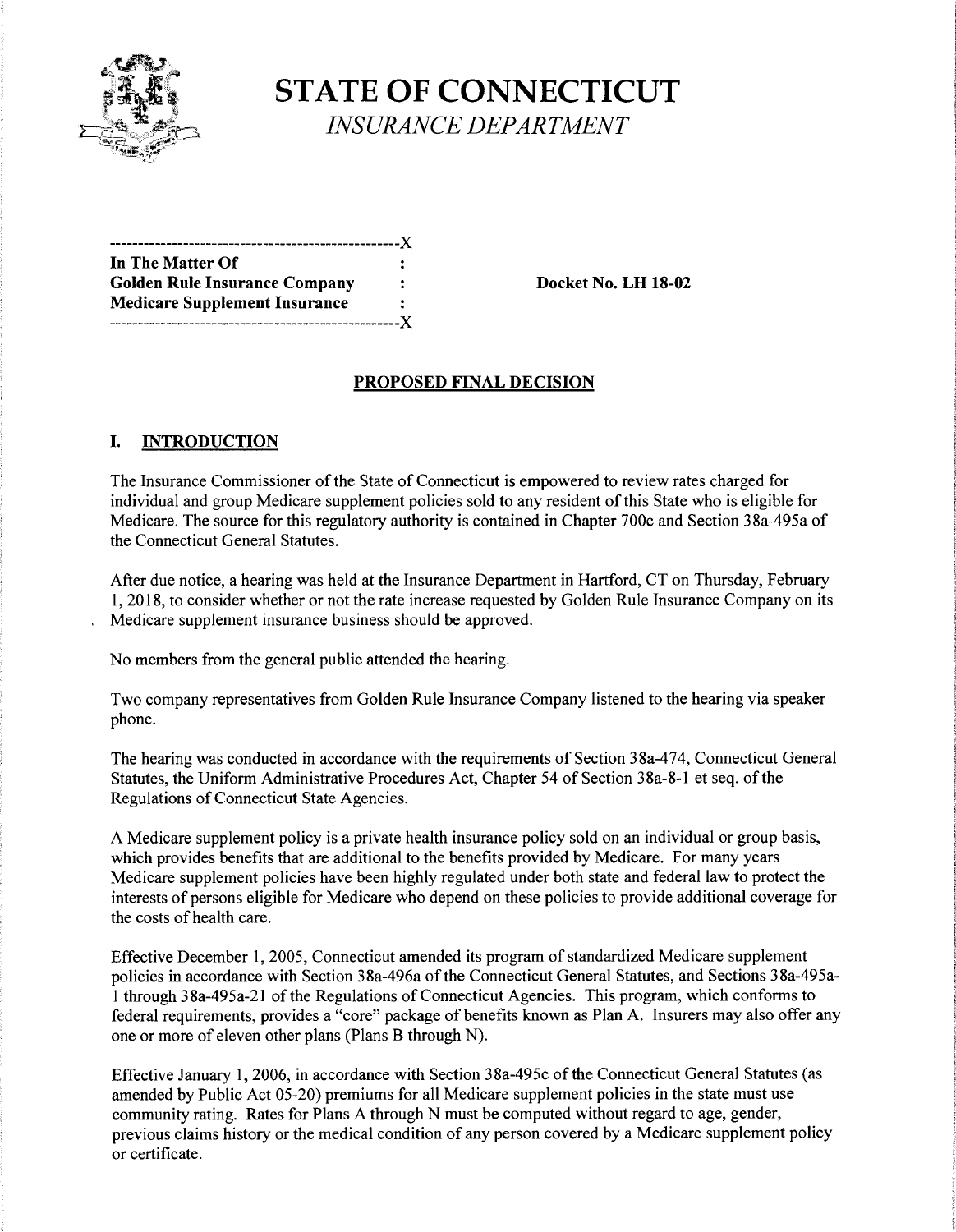The statute provides that coverage under Plans A through N may not be denied on the basis of age, gender, previous claims history or the medical condition of any covered person. Insurers may exclude benefits for losses incurred within six months from the effective date of coverage based on a pre-existing condition.

Effective October 1, 1998, carriers that offer Plan B or Plan C must make these plans as well as Plan A, available to all persons eligible for Medicare by reason of disability.

Insurers must also make the necessary arrangements to receive notice of all claims paid by Medicare for their insureds so that supplement benefits can be computed and paid without requiring insureds to file claim forms for such benefits. This process of direct notice and automatic claims payment is commonly referred to as "piggybacking" or "crossover".

Sections 38a-495 and 38a-522 of the Connecticut General Statutes, and Section 38a-495a-10 of the Regulations of Connecticut Agencies, state that individual and group Medicare supplement policies must have anticipated loss ratios of 65% and 75%, respectively. Under Sections 38a-495-7 and 38a-495a-10 of the Regulations of Connecticut Agencies, filings for rate increases must demonstrate that actual and expected losses in relation to premiums meet these standards, and anticipated loss ratios for the entire future period for which the requested premiums are calculated to provide coverage must be expected to equal or exceed the appropriate loss ratio standard.

Section 38a-473 of the Connecticut General Statutes provides that no insurer may incorporate in its rates for Medicare supplement policies factors for expenses that exceed 150% of the average expense ratio for that insurer's entire written premium for all lines of health insurance for the previous calendar year.

#### II. **FINDINGS OF FACT**

After reviewing the exhibits entered into the record ofthis proceeding, and utilizing the experience, technical competence and specialized knowledge of the Insurance Department, the undersigned makes the following findings of fact:

- I. Golden Rule Insurance Company has requested a 9.9% rate increase on its individual pre-standardized policy form GRI-H-11/12.
- 2. As of August 2017 there were 14 policies in-force in Connecticut and 210 nationwide.
- 3. The most recent approved rate increase was 6.0%, effective 11/1/11.
- 4. Golden Rule has certified that their expense factors are in compliance with section 38a-473, C.G.S.
- 5. Golden Rule has conformed to subsection (e) of section 38a-495c, C.G.S. regarding the automatic claims processing requirement.
- 6. The proposed rates are designed to satisfy the Connecticut regulatory loss ratio of 65%.
- 7. The 2016 and 2017(through August) loss ratios in Connecticut are 104.7% and 92.5% respectively, while the inception-to-date loss ratio is 69.0%.
- 8. The 2016 and 2017(through August) loss ratios on a nationwide basis are 76.5% and 75.5% respectively, while the inception-to-date loss ratio is 67.6%.